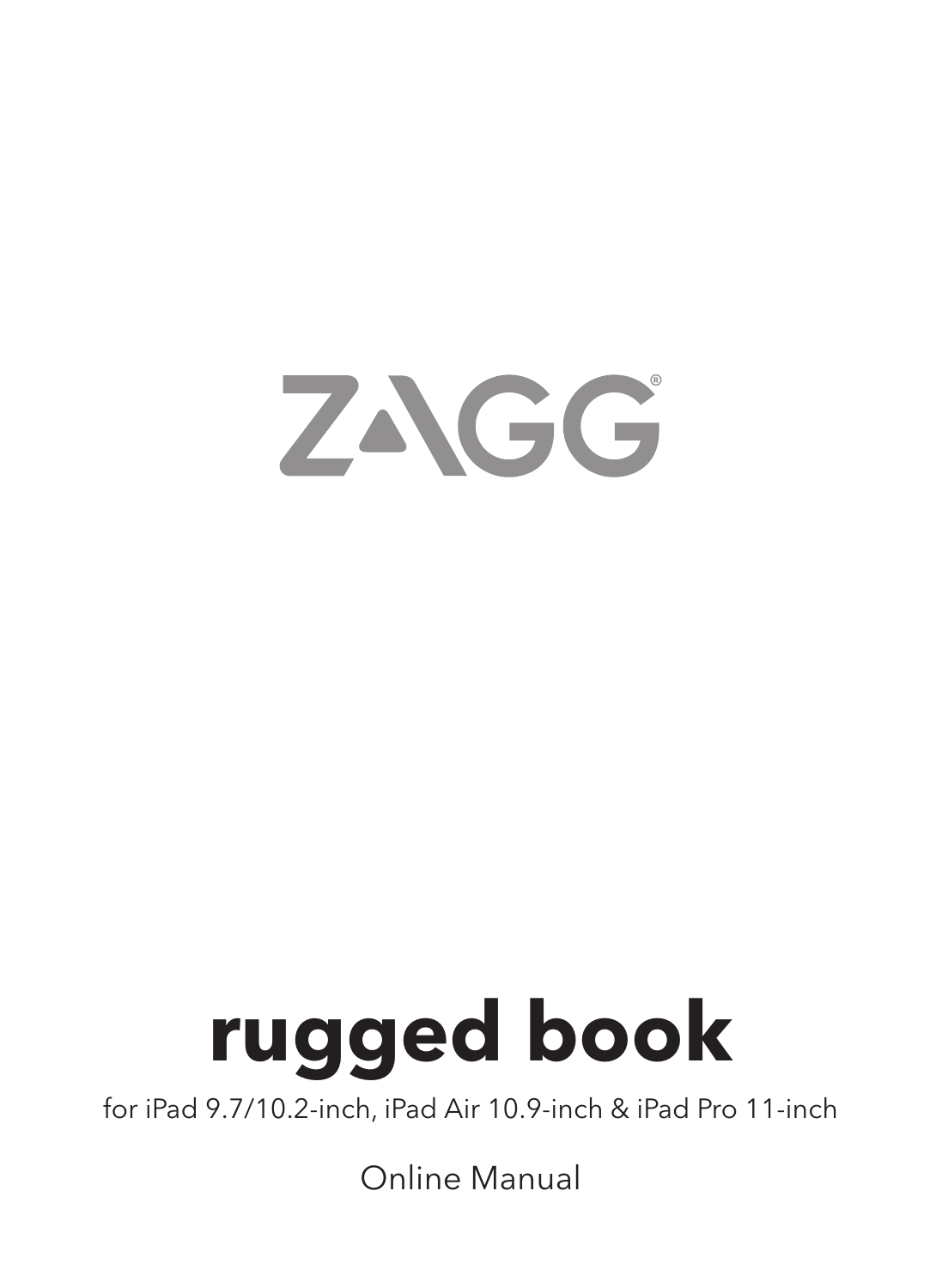#### **Warranty Registration**

Your ZAGG Rugged Book wireless keyboard and detachable case comes with a one-year manufacturer's warranty. In order to activate the warranty, you must register your Rugged Book as well as keep your purchase receipt. If you purchased your Rugged Book from ZAGG.com, ZAGG has already registered it and has a copy of your proof of purchase.

Need more help? Please see our FAQ section at:

[www.zagg.com/faq](http://www.zagg.com/faq)

#### **A WARNING**

**See the important Health and Safety information on page 12 before using this product.**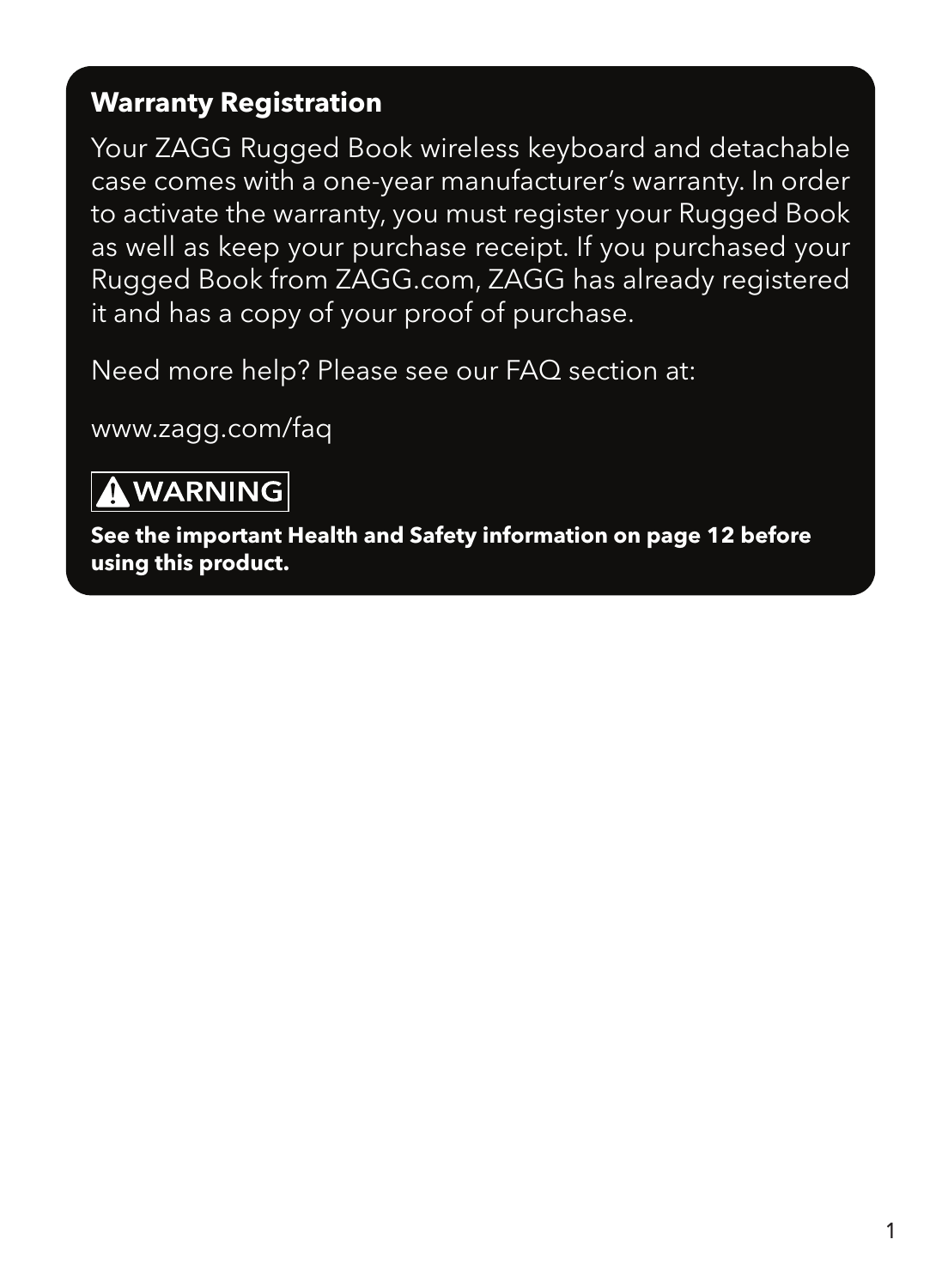#### INSERTING YOUR DEVICE



- 1. Before inserting your device, separate the cover and keyboard if necessary.
- 2. Hold your device in landscape mode and align the camera and charging port with the holes in the case. Set the bottom half of your device into the bottom of the cover and apply light pressure.
- 3. Press the top half of your device into the top of the cover. Check each corner to make sure your device is seated properly.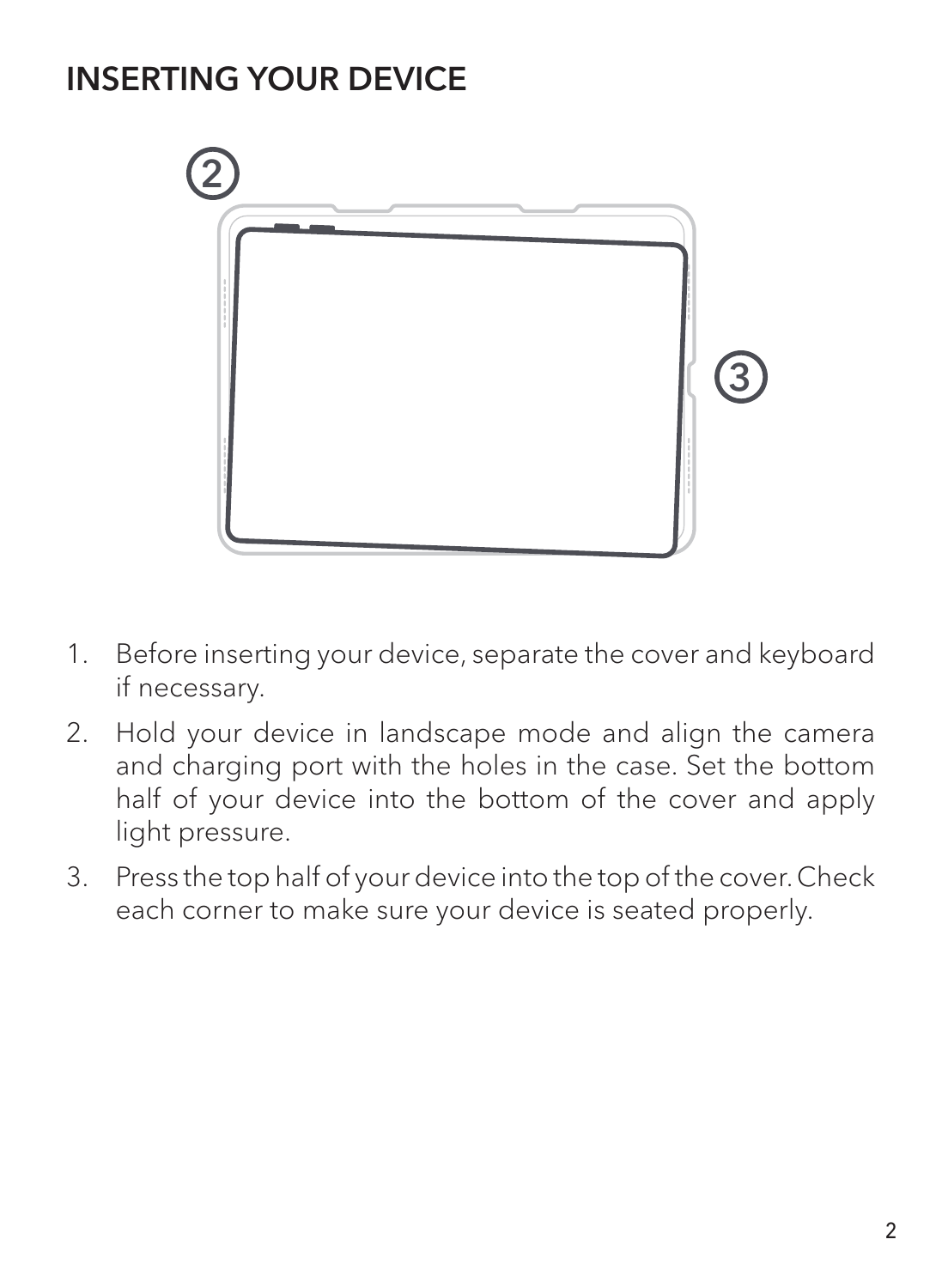### ATTACHING AND DETACHING THE KEYBOARD



Set the bottom of the case in the keyboard hinge and you'll feel it attach magnetically. To detach the keyboard and case, hold down the keyboard and pull up one corner of the case to disengage the magnets.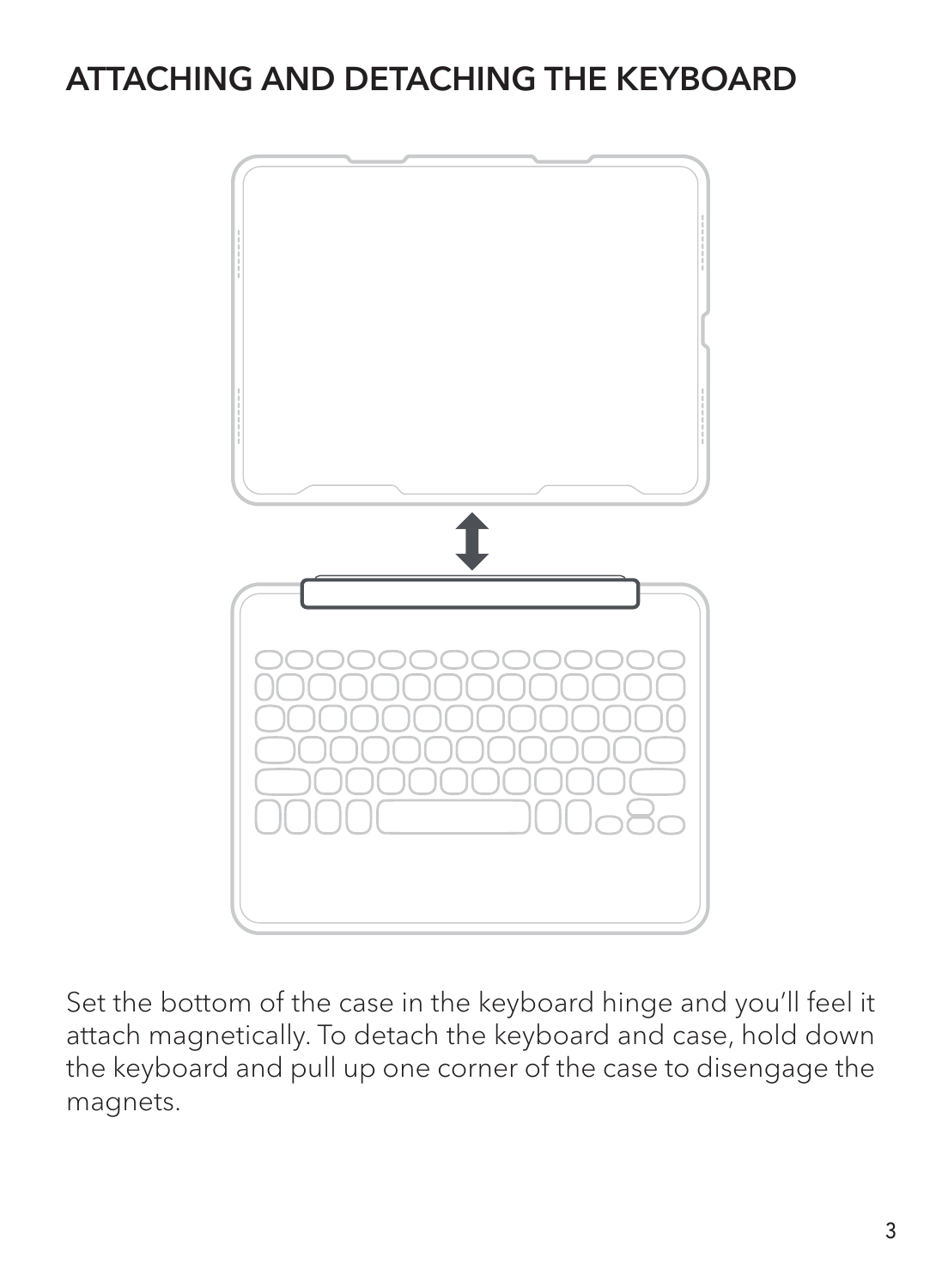#### REMOVING YOUR DEVICE



- 1. Hold on to the top lip of the case and press against the back of the case.
- 2. Then grasp the exposed side of your device and lift/pull it away from the cover.  $\overline{\phantom{a}}$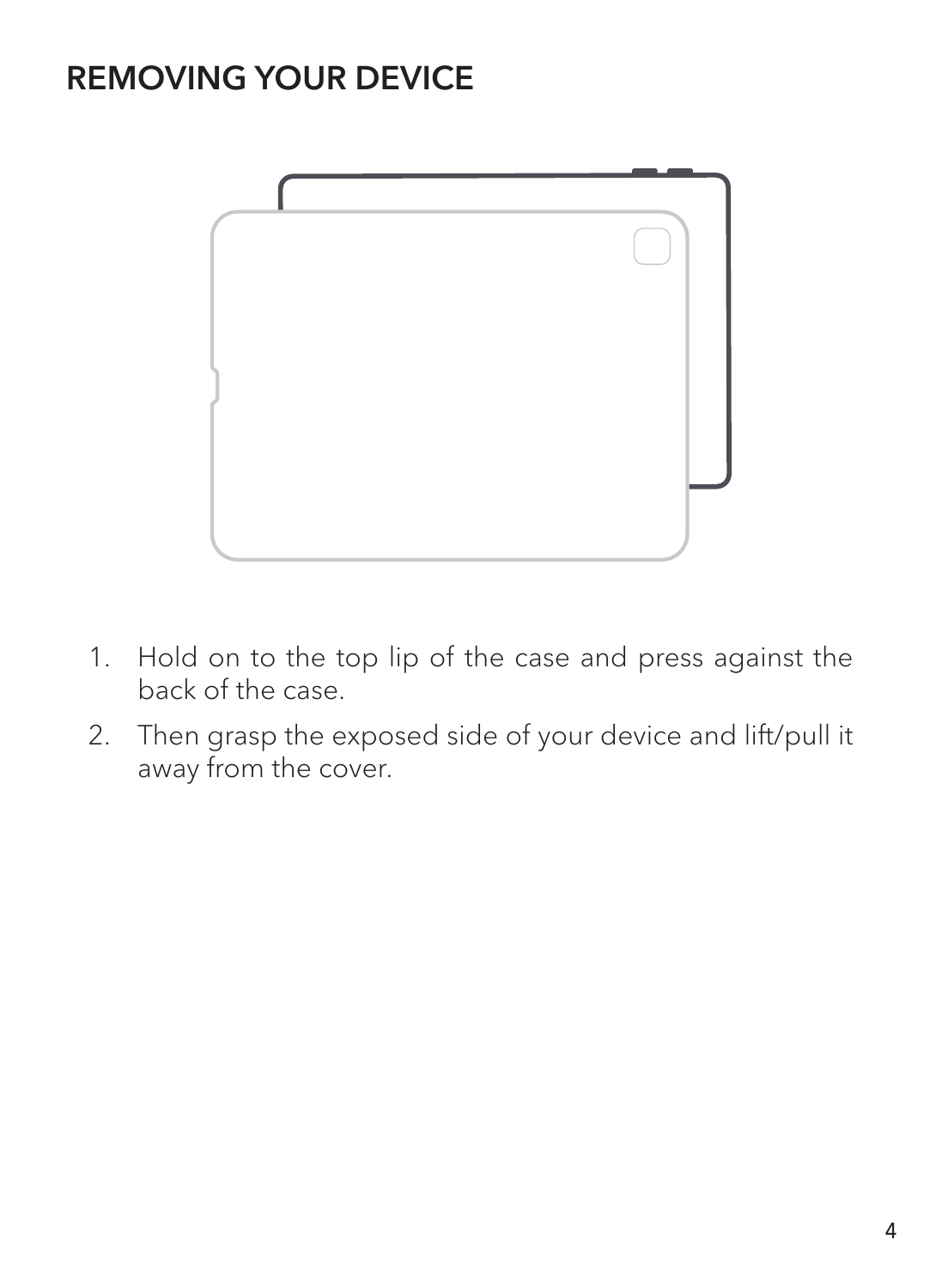#### POWERING ON AND OFF



To turn on, press the Power button. A green LED will light briefly.

To turn off, press and hold the Power button for three seconds. A red LED will flash to indicate the keyboard has turned off.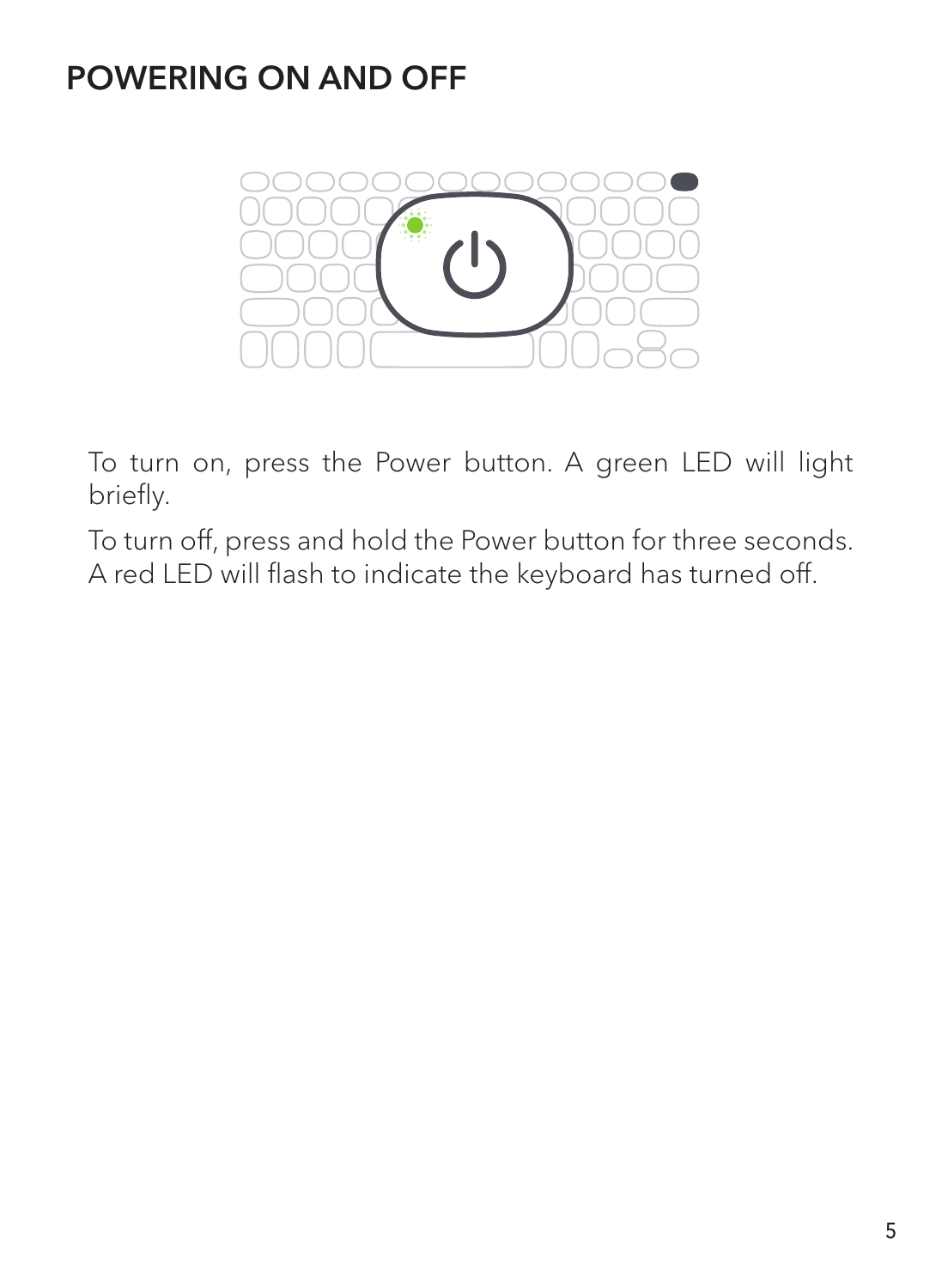#### PAIRING THE KEYBOARD WITH YOUR DEVICE





- 1. Access the Bluetooth settings on your device.
- 2. Press and hold Rugged Book's Bluetooth 1 button for three seconds. A blue LED under the Power button will flash.
- 3. Your device will display "ZAGG Rugged Book" as an available device. Select this option to complete pairing.
- 4. To pair a second device, press and hold the Bluetooth 2 button for three seconds and follow the same procedure.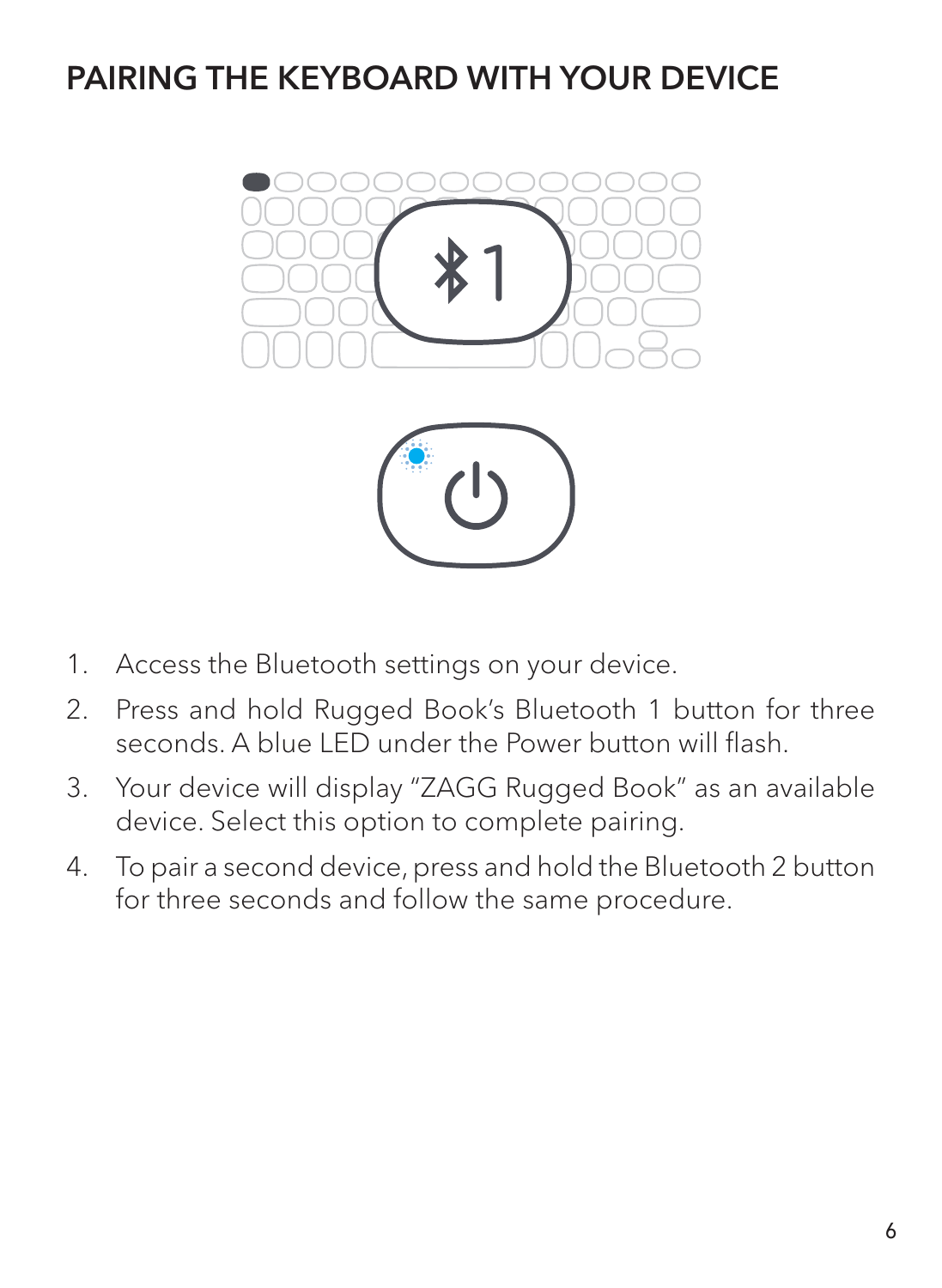#### CHARGING YOUR KEYBOARD



- 1. Plug the USB Type-C® end of the charging cable into the keyboard. **Disconnecting Your Keyboard:**
- 2. Plug the other end of the cable into your preferred charging outlet.  $2.$
- 3. A red LED on the battery key will illuminate to show that your keyboard is charging.  $\overline{a}$ 
	- 4. When the red LED turns off, your Rugged Book keyboard is finished charging. Disconnect the charging cable.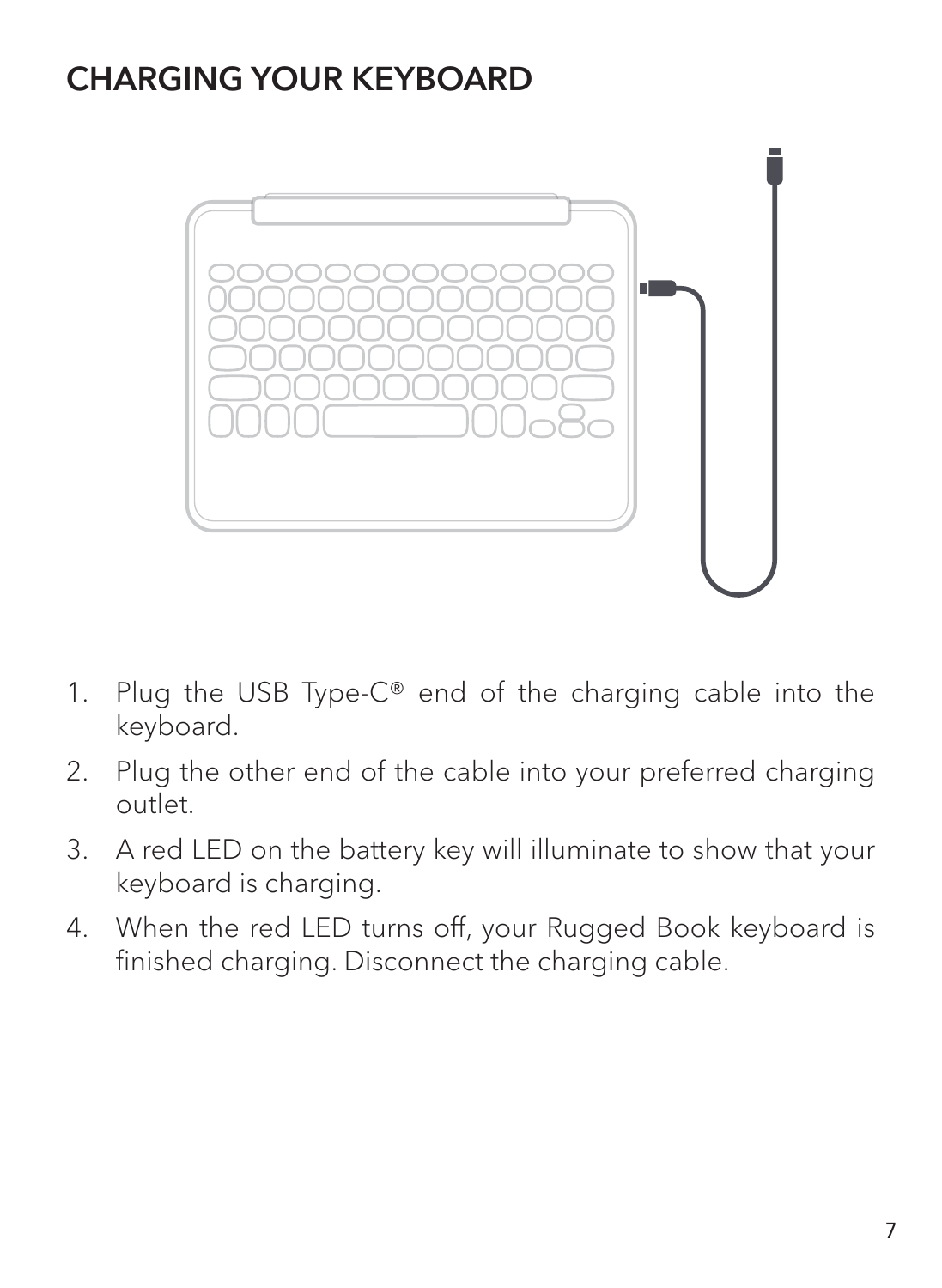#### DISCONNECTING YOUR DEVICE FROM THE RUGGED BOOK KEYBOARD



First, remove the keyboard from the case. *See previous instructions*. There are three ways to switch to your onscreen keyboard:

- 1. Press the Keyboard Hide/Show button.
- 2. Turn off the Bluetooth connection from your device.<br>2. Turn the Bugged Book keyboard off
- 3. Turn the Rugged Book keyboard off.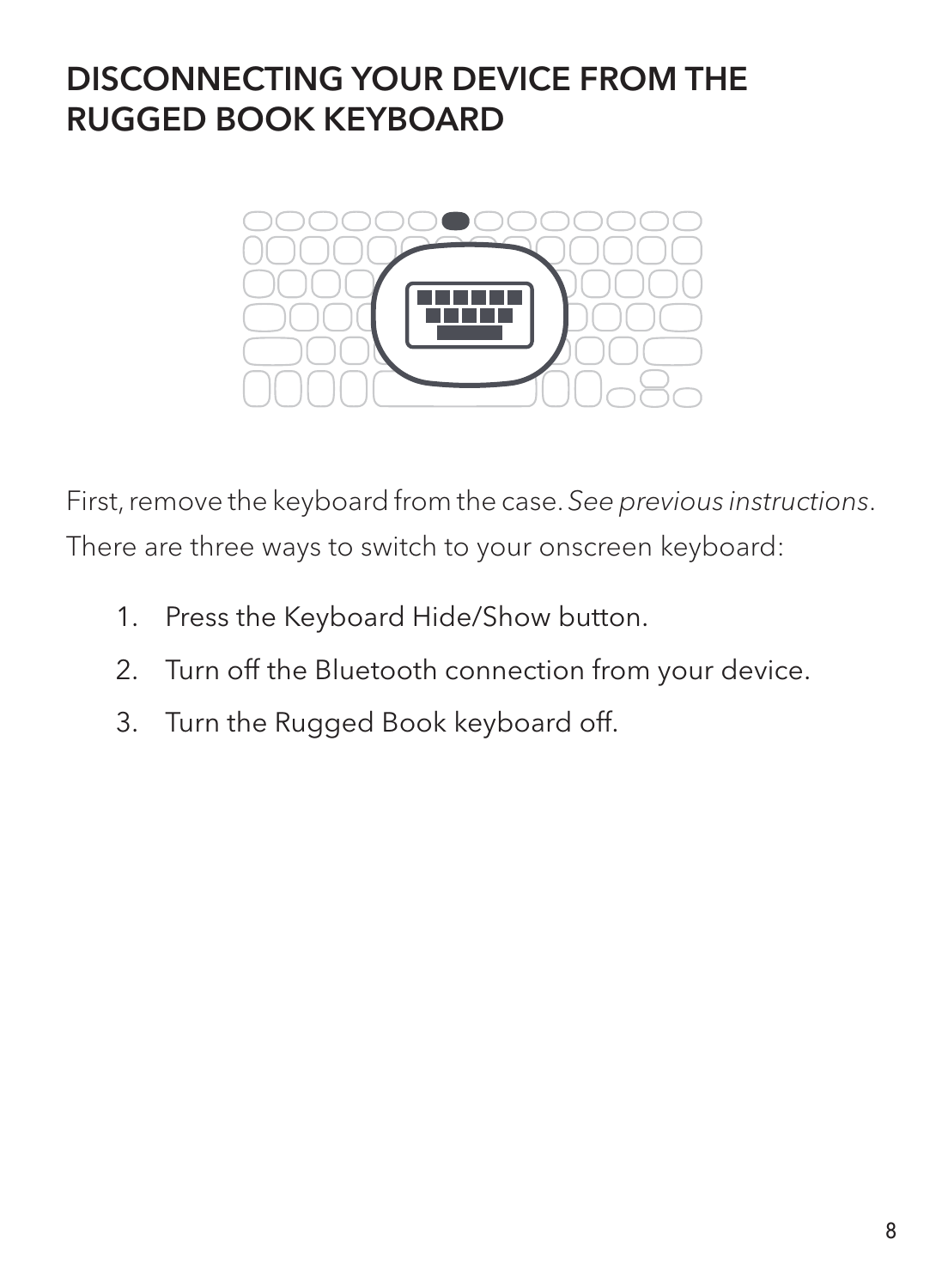#### BATTERY LIFE



To check your Rugged Book's battery life, press fn + the battery key. The LED light will flash one of the following three ways:

- 1. 3 green flashes = 50% or more battery life
- 2. 2 yellow flashes = 25-49% battery life
- 3. 1 red flash = less than 25% battery life

When your Rugged Book reaches critical battery level, the red LED light will flash once every five minutes.

To help preserve battery life, the Rugged Book will enter sleep mode if left on and not used for several minutes. To awaken your Rugged Book, press any key. The Rugged Book's battery has no memory and can be charged whenever you wish.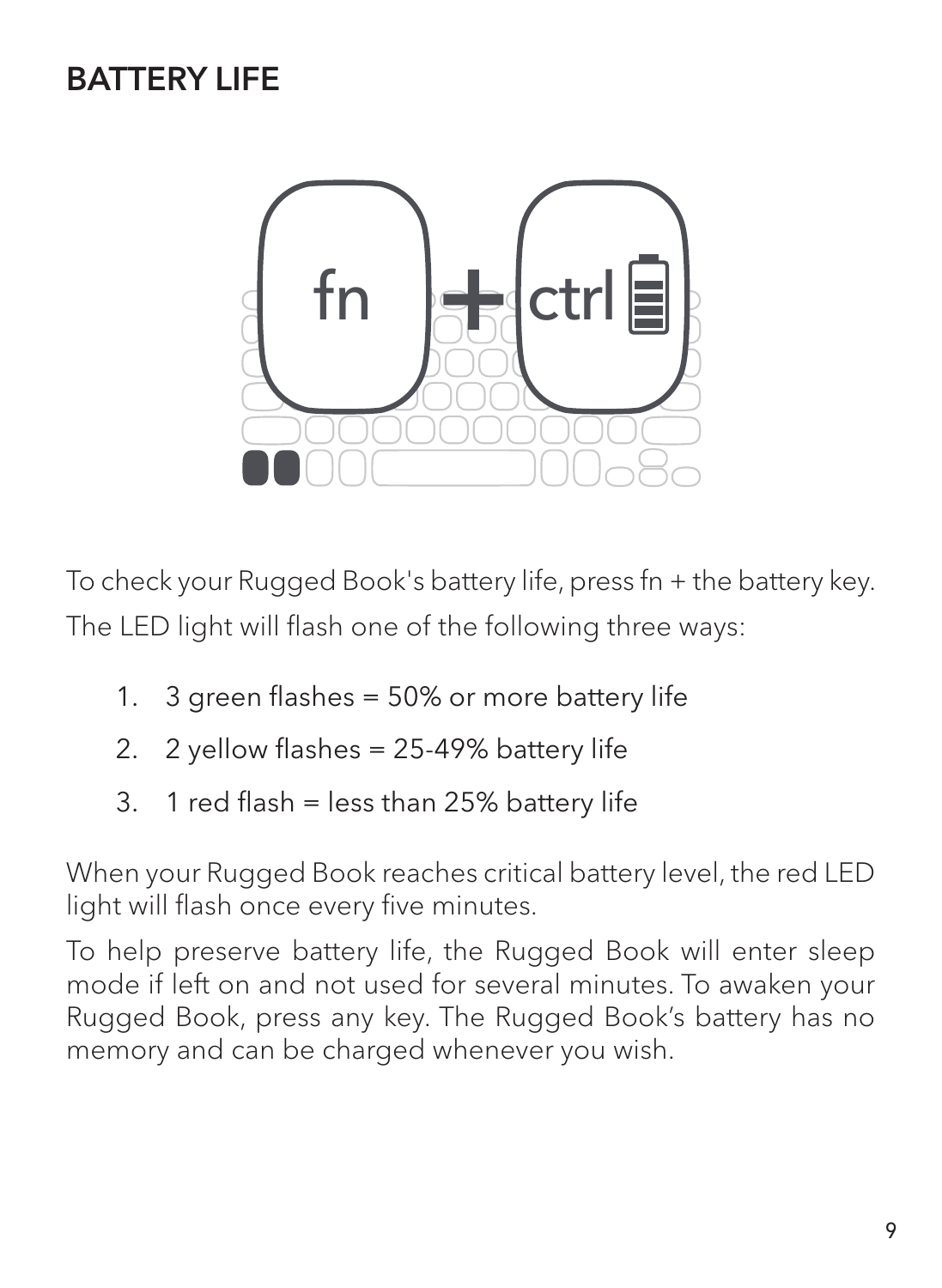## SPECIAL FUNCTION KEYS

Your keyboard has been designed with the following special function keys to give you more control of your device.

- 1 & 2 PAIRING Activates your device's pairing mode. ∗.
- П HOME – Displays your device's home screen.
- LOCK Activates and deactivates your device's sleep  $\bullet$ mode.
- 588 APPS RUNNING – Displays all of the apps currently running on your device.
- LANGUAGE SYMBOL Toggles between keyboard ⊕ languages (if active on your device). Also, pressing cmd + spacebar will do the same.
- **EXEYBOARD HIDE/SHOW** Hides or shows your onscreen keyboard.
- $\blacktriangleleft$ PREVIOUS TRACK - Skips to the previous track on your selected playlist.
- $H$ PLAY/PAUSE - Starts or pauses your current playlist.
- ÞÞ. **NEXT TRACK** - Skips to the next track on your current playlist.
- $\blacktriangleleft$ MUTE – Mutes your device's audio.
- $\blacktriangleleft$ VOLUME DOWN – Decreases your device's volume.
- $\blacktriangleleft$  )) VOLUME UP – Increases your device's volume.
- **POWER** Turns your Rugged Book keyboard on and off.  $\left(\cdot\right)$
- **BATTERY LEVEL** Indicates remaining battery life. ⋒
- $fn + 222$  **BACKLIGHT ON/OFF** Activates the backlight feature.
- $f_{\text{fn}}\colon\text{X}\to\text{BACKLIGHT COLOR}$  Changes backlight colors. (7 possible)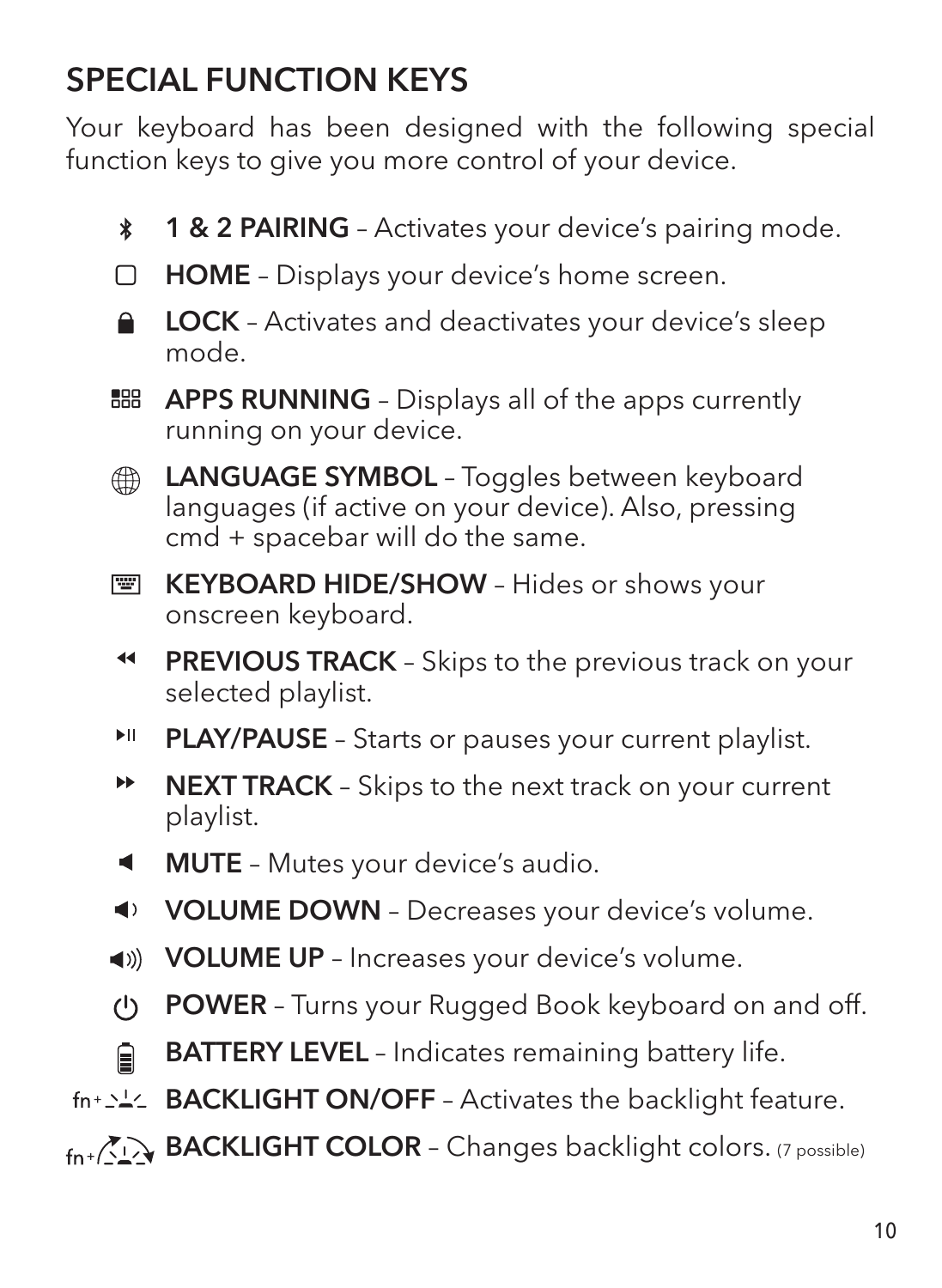## TROUBLE SHOOTING

If your device does not respond to your Rugged Book, there may be a simple explanation such as a dead battery or an unsuccessful pairing. Try the following steps.

- 1. Restart your device.
- 2. Turn your Rugged Book off and back on again. You should see the LED light illuminate briefly. If not, recharge your Rugged Book.
- 3. Forget and re-pair your Rugged Book.
	- a. Push the FN + pair buttons on your Rugged Book and watch for the LED to flash blue.
	- b. Your device should display "ZAGG Rugged Book" as an available device. Select it.
	- c. If your device gives you an error message, repeat the pairing process.
- 4. If your Rugged Book cannot establish or maintain a Bluetooth connection, reset the Bluetooth module by charging your keyboard.

To reach a trained customer service representative, please use one of the following:

[support.zagg.com](http://support.zagg.com) | [questions@zagg.com](mailto:questions%40zagg.com?subject=)

1-800-700-ZAGG [9244] | 00-1-801-839-3906 for international customers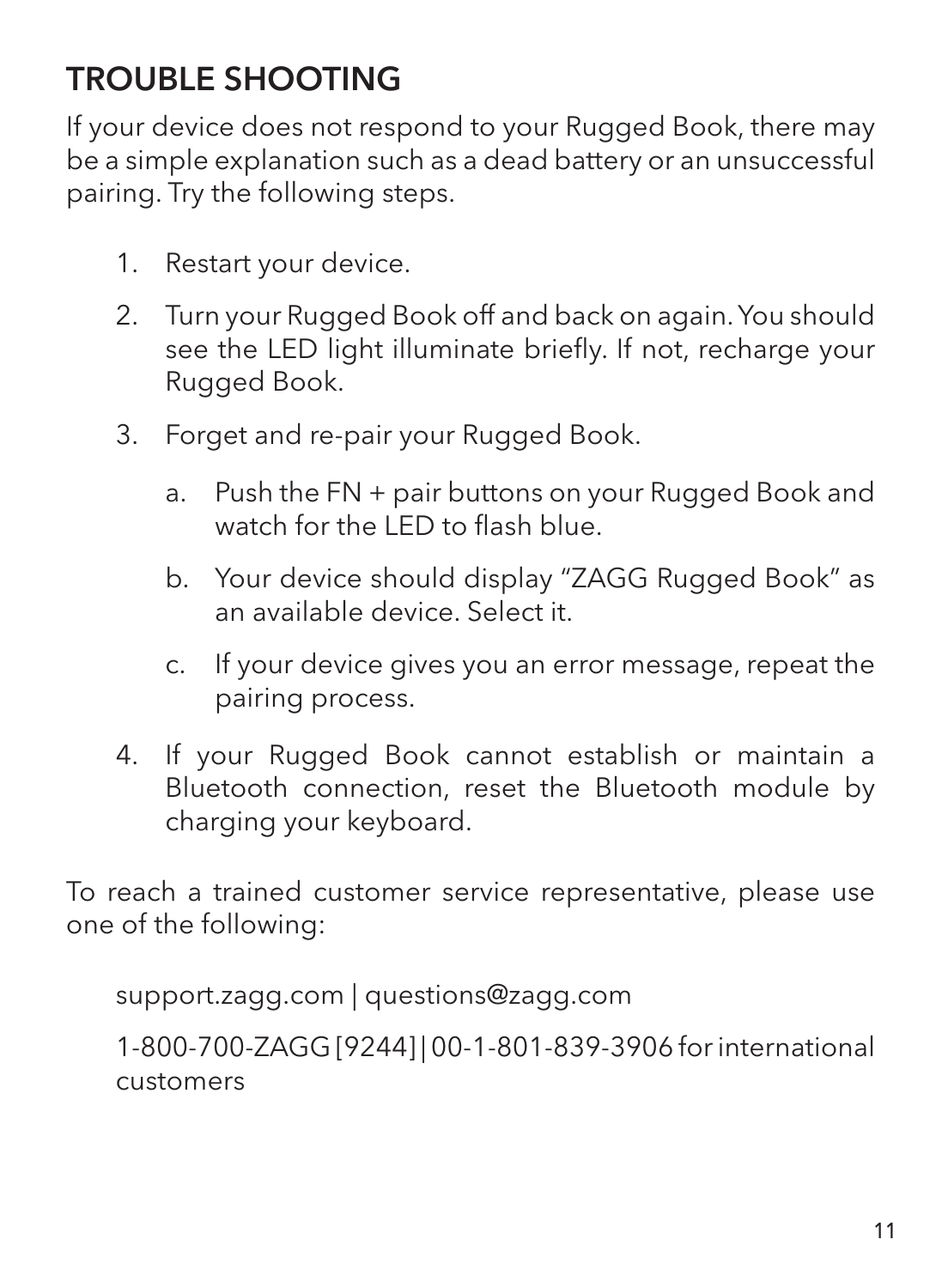## **A WARNING**

#### **Please read the precautions and operation information before using your keyboard or any accessories that accompany it. Retain this information for future use.**

- 1. Take frequent breaks when using your keyboard. If you experience any discomfort, pain, tingling, numbness, or burning in your neck, shoulders, arms, wrists, hands, or any other part of the body, stop using your keyboard and consult a physician.
- 2. Use only USB Type-C® chargers in connection with your keyboard.
- 3. Do not attempt to service your keyboard.
- 4. Do not disassemble or attempt to disassemble your keyboard.
- 5. Do not crush or puncture your keyboard.
- 6. Do not immerse your keyboard in water.
- 7. Do not put your keyboard in contact with water or other liquids as they could cause a short circuit, fire, or electric shock that could result in injury, death, or property damage.
- 8. Do not use liquid or aerosol cleaners or solvents on or near your keyboard. Clean only with a soft, dry cloth. Disconnect any cords before cleaning the keyboard.
- 9. Do not use your keyboard while operating a motorized vehicle, including automobile, boat, or airplane. Doing so could put you and others at risk of serious injury, death, or property damage.
- 10. Do not use or place your keyboard near any heat sources including, but not limited to, radiators, heat registers, stoves, other appliances, campfires, or barbeque grills.
- 11. To reduce the risk of fire or electric shock, wire or connect your keyboard to products only in the manner instructed in the documentation included herewith. Do not attempt to modify or adjust any ports. Any improper connections or adjustments may cause damage.
- 12. When you are ready to discard your keyboard, recycle your keyboard in a manner consistent with electronic recyclinwg requirements or recommendations in your geographic area.